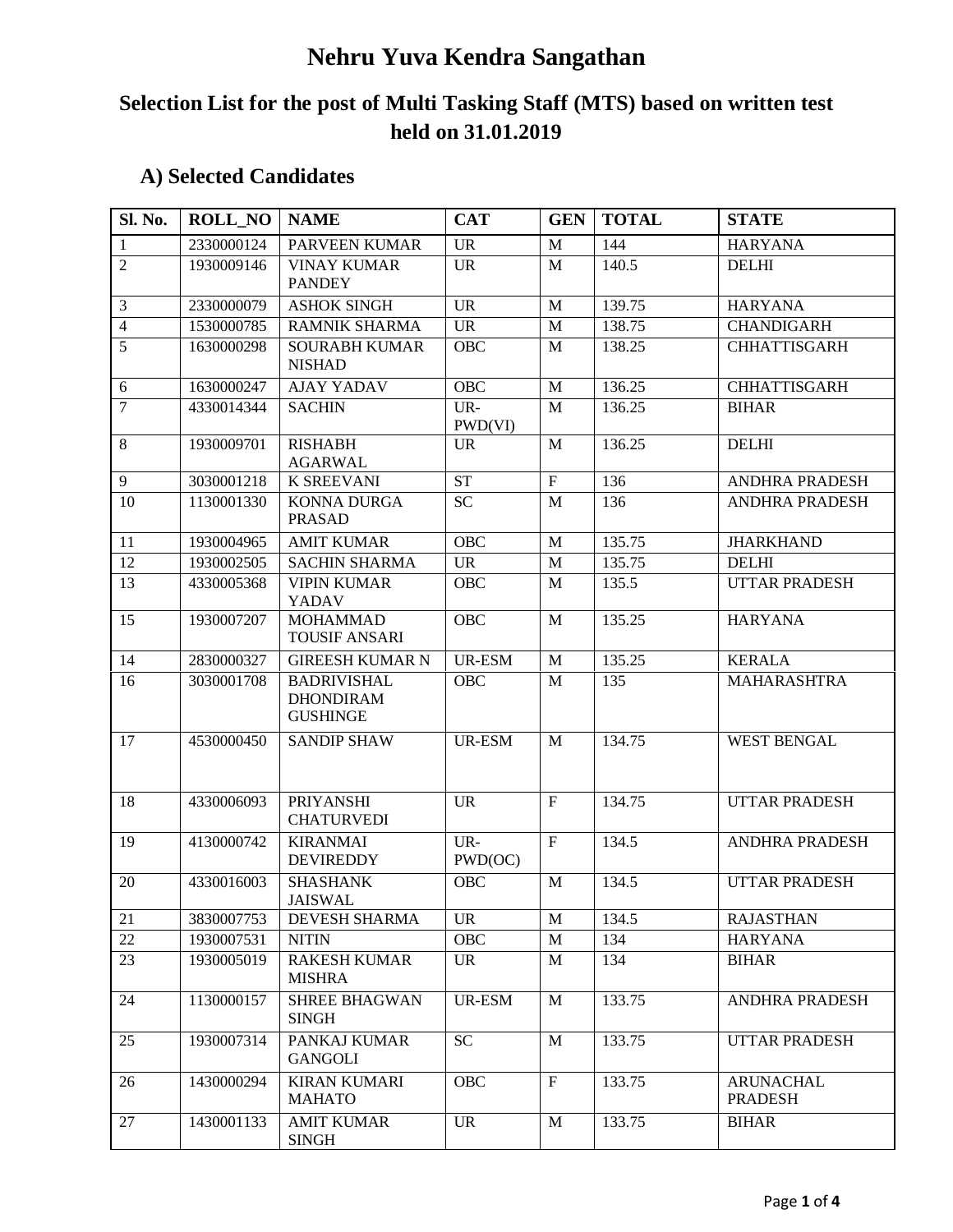| Sl. No.         | <b>ROLL_NO</b> | <b>NAME</b>                                          | <b>CAT</b>             | <b>GEN</b>     | <b>TOTAL</b>     | <b>STATE</b>         |
|-----------------|----------------|------------------------------------------------------|------------------------|----------------|------------------|----------------------|
| 28              | 1930005213     | <b>NARENDER</b>                                      | <b>OBC</b>             | M              | 133.5            | <b>HARYANA</b>       |
| $\overline{29}$ | 1930014576     | <b>SUDHANSHU</b><br><b>SHEKHAR</b>                   | <b>UR</b>              | M              | 133.5            | <b>BIHAR</b>         |
| 30              | 2130000501     | <b>MURARI RENGAR</b>                                 | $\overline{SC}$        | M              | 133.25           | <b>GUJARAT</b>       |
| 31              | 1930000865     | <b>SHIVANI TOMAR</b>                                 | <b>OBC</b>             | $\overline{F}$ | 133.25           | <b>UTTAR PRADESH</b> |
| $\overline{32}$ | 2630000887     | <b>RASHMI</b>                                        | UR                     | $\mathbf F$    | 133.25           | <b>CHHATTISGARH</b>  |
| 33              | 2830000385     | <b>AISWARYA</b><br><b>CHITHAMBARAM</b>               | <b>UR</b>              | $\mathbf F$    | 133.25           | <b>KERALA</b>        |
| 34              | 1530000135     | <b>DEVENDRA KUMAR</b><br><b>SHARMA</b>               | UR-ESM                 | M              | 133              | <b>CHANDIGARH</b>    |
| 35              | 1930009535     | <b>VIPUL JHA</b>                                     | <b>UR</b>              | M              | 133              | <b>DELHI</b>         |
| 36              | 1530000557     | <b>HARPREET KAUR</b>                                 | <b>UR</b>              | $_{\rm F}$     | 133              | <b>PUNJAB</b>        |
| 37              | 2830000672     | <b>NAYANTHARA R</b>                                  | <b>OBC</b>             | $\mathbf F$    | 132.75           | <b>KERALA</b>        |
| $\overline{38}$ | 3830007500     | <b>MANISH KUMAR</b>                                  | $\overline{SC}$        | $\mathbf{M}$   | 132.75           | <b>RAJASTHAN</b>     |
| 39              | 2130000443     | <b>MEHUL</b><br><b>BHIKHABHAI</b><br><b>PATELIYA</b> | <b>SC</b>              | M              | 132.5            | <b>GUJARAT</b>       |
| 40              | 4330001952     | <b>MANISH KUMAR</b><br><b>GAUTAM</b>                 | <b>SC</b>              | M              | 132.5            | <b>UTTAR PRADESH</b> |
| 41              | 4530002166     | <b>ANINDITA PAL</b>                                  | <b>OBC</b>             | $\mathbf F$    | 132.5            | <b>WEST BENGAL</b>   |
| 42              | 1430002450     | RAHUL KUMAR JHA                                      | <b>UR</b>              | M              | 132.5            | <b>BIHAR</b>         |
| 43              | 1930004469     | <b>SANTOSH</b>                                       | <b>UR</b>              | M              | 132.5            | <b>DELHI</b>         |
| 44              | 1330000488     | <b>SUVANKAR DAS</b>                                  | <b>SC</b>              | M              | 132.25           | <b>WEST BENGAL</b>   |
| 45              | 3830002414     | <b>SANDEEP KUMAR</b>                                 | <b>OBC</b>             | M              | 132.25           | <b>RAJASTHAN</b>     |
| 46              | 3830001372     | <b>SHREYA BHATT</b>                                  | <b>UR</b>              | $\mathbf F$    | 132              | <b>RAJASTHAN</b>     |
| 47              | 2230000200     | <b>MANJU NARWAL</b>                                  | <b>UR</b>              | $\mathbf F$    | $\overline{132}$ | <b>HARYANA</b>       |
| 48              | 4530001059     | <b>SUBHADEEP</b><br><b>MANDAL</b>                    | <b>SC</b>              | M              | 131.25           | <b>WEST BENGAL</b>   |
| 49              | 4430000090     | NEELAM RAWAT                                         | $\overline{\text{ST}}$ | ${\bf F}$      | 131.25           | <b>UTTARAKHAND</b>   |
| 50              | 2830000122     | <b>ANOOP MA</b>                                      | <b>UR-ESM</b>          | M              | 131              | <b>KERALA</b>        |
| 51              | 1430002970     | <b>VIKASH KUMAR</b>                                  | <b>ST</b>              | M              | 130.25           | <b>BIHAR</b>         |
| 52              | 1930003729     | <b>SHIV KUMAR</b><br><b>MEENA</b>                    | <b>ST</b>              | M              | 126.75           | <b>RAJASTHAN</b>     |

All above selected candidates are requested to come at following address on 25.04.2019 at 10:00 am for document verification:

### **Head Office : Nehru Yuva Kendra Sangathan, 4- Jeevan Deep Building, Ground Floor, Parliament Street, New Delhi - 110 001 (India) Tel. : 91-11-23442800**

They should bring the following documents with them to be produced for verification:

- 1. Copy of Call Letter which was issued for online written examination held on 31.01.2019.
- 2. Copy of Online Application.
- 3. All Original Certificates.
	- a. Showing Date of Birth (as per SSC/Matriculation Certificate).
	- b. Graduate Degree Certificate.
- 4. Caste Certificate Original (if applicable) (Issued by concerned authority as per rules)
- 5. (certificate in force at the time of Test shall be applicable)
- 6. In case of PwD category candidates, Certificate of Disability issued by appropriate authority.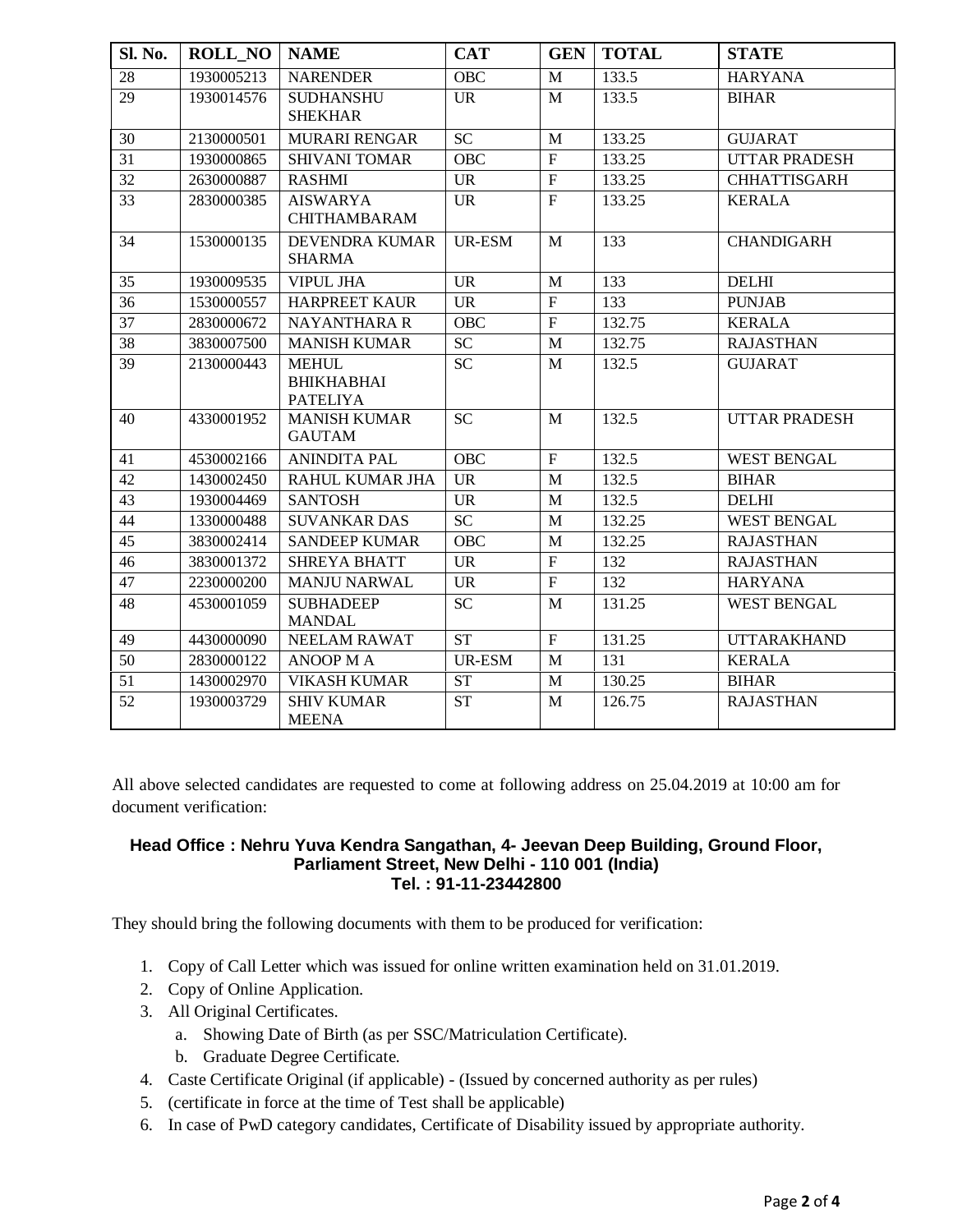7. NOC in the prescribed format, in case of serving Government Employees.

Self attested copies of all above documents along-with signed resume should also be brought for submission.

No TA/DA shall be paid for attending the document verification. Failing to produced the relevant documents in support of the information provided in application form shall be liable for the disqualification of the candidature. Failure to report for Documents Verification will automatically disqualify for the post.

## **B) Wait List Candidates**

### **SC Category**

| SI.<br>No. | <b>ROLL NO</b> | <b>NAME</b>              | <b>CAT</b> | <b>GEN</b> | TOTAL  | <b>STATE</b>       |
|------------|----------------|--------------------------|------------|------------|--------|--------------------|
|            |                | 1930013703 DHANPAT SINGH | <b>SC</b>  | M          | 131.25 | <b>DELHI</b>       |
|            |                | 4530001852 SHREYA KAYAL  | <b>SC</b>  | E          | 131.25 | <b>WEST BENGAL</b> |
|            | 1930005486     | NIDHI RANA               | <b>SC</b>  | F          | 131    | <b>DELHI</b>       |

### **ST Category**

| Sl.<br>No. | <b>ROLL NO</b> | <b>NAME</b>                           | CAT | <b>GEN</b> | <b>TOTAL</b> | <b>STATE</b>     |
|------------|----------------|---------------------------------------|-----|------------|--------------|------------------|
|            | 1930014763     | <b>GAJENDRA KUMAR</b><br><b>MEENA</b> | ST  | M          | 126          | <b>RAJASTHAN</b> |

#### **OBC Category**

| SI.<br>No. | <b>ROLL NO</b> | <b>NAME</b>         | <b>CAT</b> | <b>GEN</b> | <b>TOTAL</b> | <b>STATE</b>         |
|------------|----------------|---------------------|------------|------------|--------------|----------------------|
|            | 4330013835     | <b>HARIOM PAL</b>   | <b>OBC</b> | M          | 131.25       | <b>UTTAR PRADESH</b> |
|            | 2830000525     | SRUTHIKRISHNA A K   | <b>OBC</b> | F          | 131.25       | <b>KERALA</b>        |
|            | 2830000072     | <b>SREEJITH K R</b> | <b>OBC</b> | M          | 131          | <b>KERALA</b>        |
|            | 4530000680     | RAHUL PRASAD        | <b>OBC</b> | M          | 130.75       | <b>WEST BENGAL</b>   |
|            | 3630000027     | <b>VELMURUGAN P</b> | <b>OBC</b> | M          | 130.5        | <b>PUDUCHERRY</b>    |

### **UR Category**

| SI.            | <b>ROLL_NO</b> | <b>NAME</b>              | <b>CAT</b>     | <b>GEN</b> | <b>TOTAL</b> | <b>STATE</b>         |
|----------------|----------------|--------------------------|----------------|------------|--------------|----------------------|
| No.            |                |                          |                |            |              |                      |
|                | 1930014201     | KHUSHAL GUPTA            | UR             | M          | 131.75       | JAMMU &              |
|                |                |                          |                |            |              | <b>KASHMIR</b>       |
| 2              | 1430000699     | <b>MANISH KUMAR GIRI</b> | $_{\text{UR}}$ | M          | 131.75       | <b>BIHAR</b>         |
| 3              | 1430002511     | <b>SAKET KRISHNAN</b>    | UR             | M          | 131.5        | <b>BIHAR</b>         |
| $\overline{4}$ | 4530001366     | <b>NURUL HASAN</b>       | <b>UR</b>      | M          | 131.5        | <b>WEST BENGAL</b>   |
| 5              | 1930003809     | DEVENDRA CHAUHAN         | UR             | M          | 131.5        | <b>UTTAR PRADESH</b> |
| 6              | 2330000072     | <b>VINAY</b>             | UR             | M          | 131.5        | <b>HARYANA</b>       |
| 7              | 4130000075     | <b>CHAYADEVIT</b>        | UR             | F          | 131          | <b>TELANGANA</b>     |
| 8              | 2430000189     | POPINDER SINGH           | <b>UR</b>      | M          | 130.75       | JAMMU &              |
|                |                |                          |                |            |              | <b>KASHMIR</b>       |
| $\mathbf Q$    | 1930001474     | AMIT KUMAR MISHRA        | UR             | M          | 130.5        | <b>DELHI</b>         |